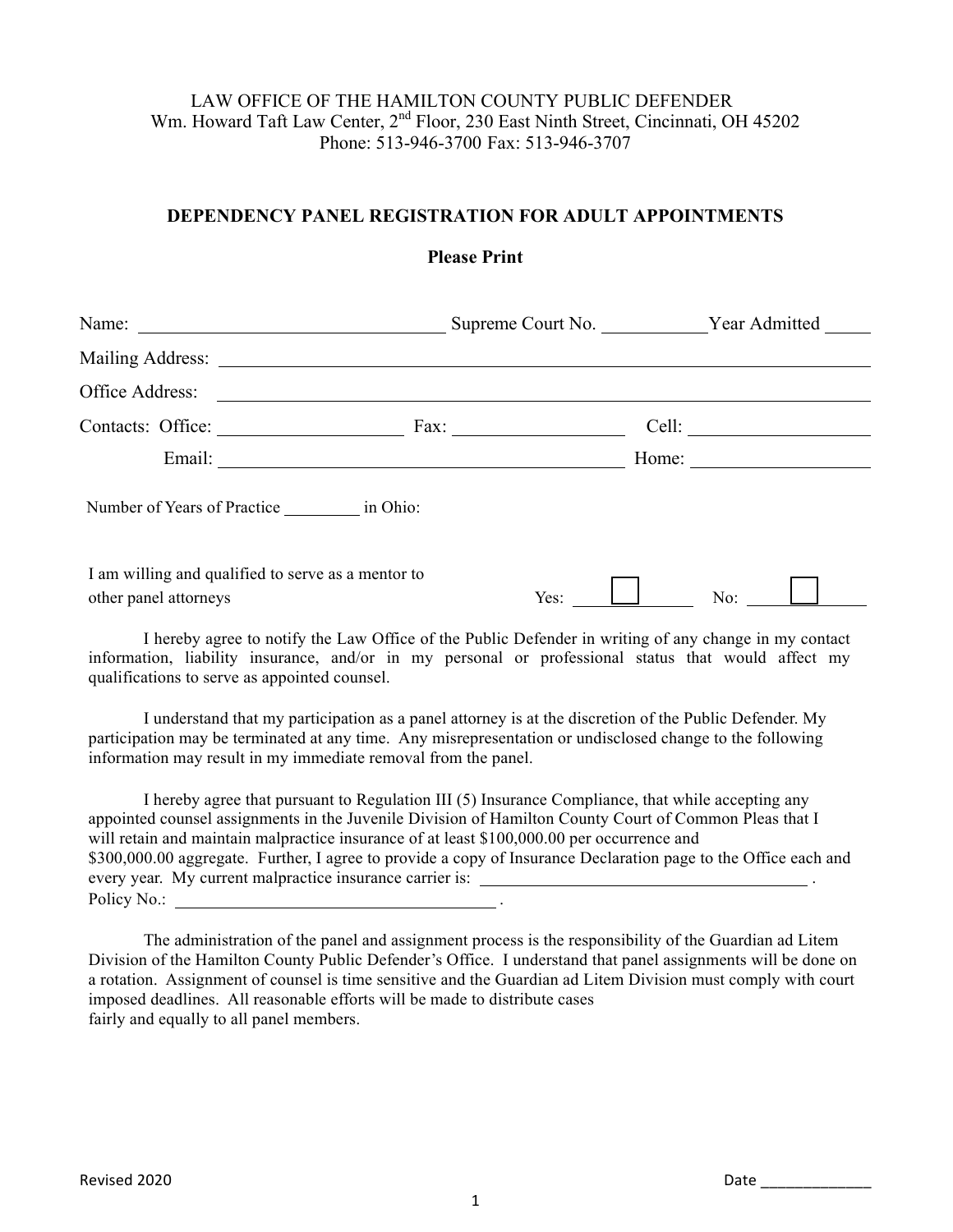I understand that the Law Office of the Hamilton County Public Defender is committed to providing indigent clients in Hamilton County with quality representation. Although the Public Defender's Office does not supervise the work of panel attorneys, they may receive complaints from clients, professionals and the court as the agency charged with the responsibility for making case assignments. As complaints are received, they may be referred to peer reviewor may be reviewed by Public Defender supervisory personnel. This may result in recommendations for additional training, assignment of a mentor, etc. I understand that if I do not comply with the recommendations of the peer process, I will be removed from the panel.

 I have been provided a copy of and have read the Standards, Guidelines, and Regulations of the Law Office of the Hamilton County Public Defender and the Law Office of the Hamilton County Public Defender Policy for Dependency and Guardian Ad Litem Panel Attorneys and by my signature below do hereby agree to adhere to same.

Attached to this REGISTRATION, I am submitting the required documentation (see below)

- Copy of letterhead/lease verifying location of law office
- Copy of Continuing Legal Education (CLE) transcript indicating hours completed
- Copy of Insurance Policy Declarations page verifying amount and nature of professional liability insurance
- Copy of Attorney Registration Card, front and back, verifying current registration for active status with the Supreme Court of Ohio.

I wish to be on the following panel(s) for parent appointments on dependency cases

 Day One Schedule Day One/EO Call Rotation

Guardian Ad Litem for Parents

- 1. Have you ever been disciplined or sanctioned by the Ohio Supreme Court or the governing court or bar association of any other state? Yes  $\Box$  No  $\Box$  If the answer is yes, please attach a detailed explanation of the proceedings and the outcome.
- 2. Have you served as an attorney for a parent or as a Guardian ad Litem for a parent in a dependency case within the last five years? If yes, approximately how many cases?
- 3. Please briefly describe your qualifications to serve as an attorney for a parent or as a Guardian ad Litem for a parent in Hamilton County Juvenile Court.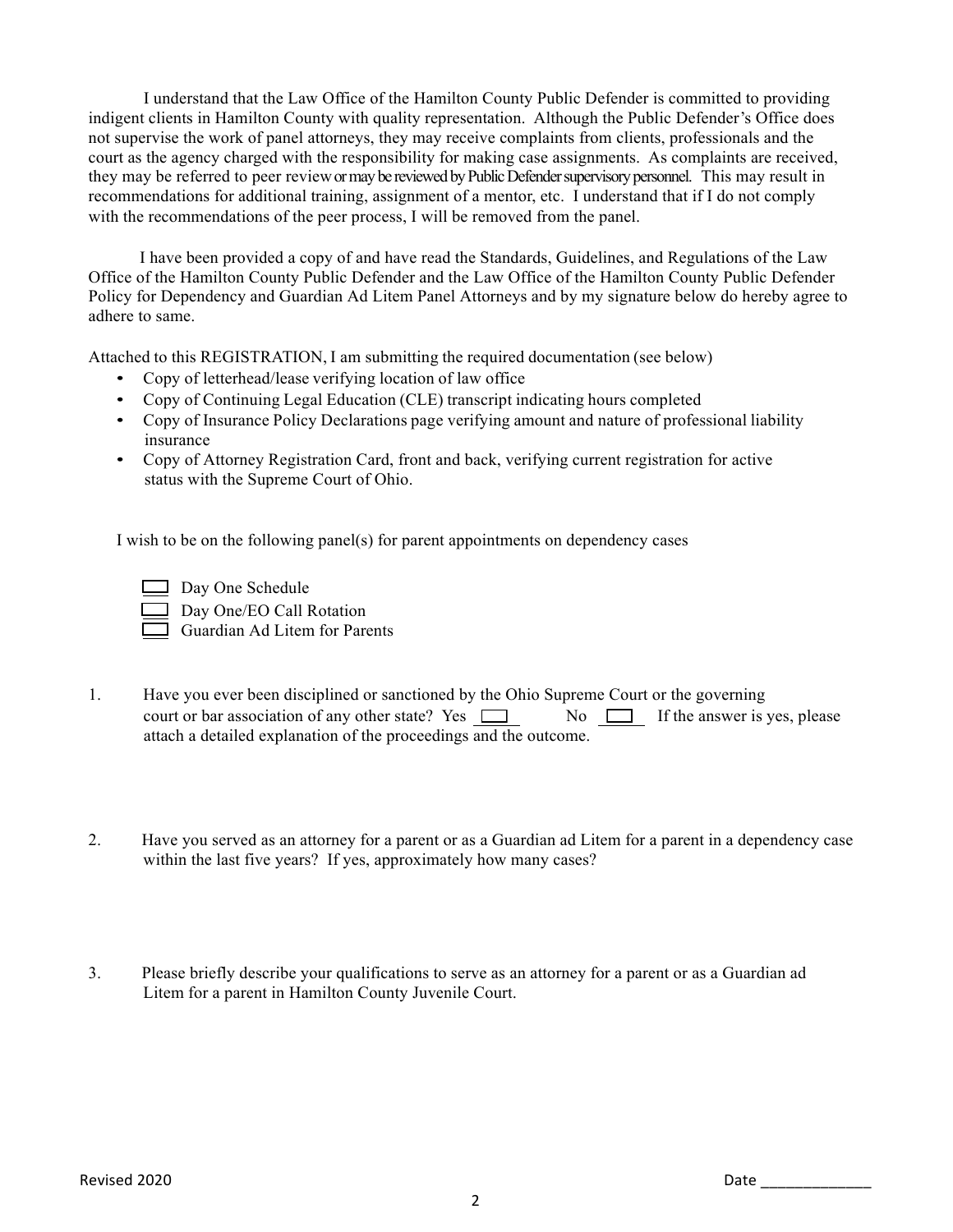4. Please briefly describe why you wish to serve as an attorney for a parent or a Guardian ad Litem for a parent in Hamilton County Juvenile Court.

5. Please briefly describe how you view the role of an attorney for a parent or as a Guardian ad Litem for a parent; give examples of strategies you would employ in effectively representing your client; and give examples of evidence or witnesses that might assist in making your case. Please include a description for both the role of parent's attorney and Guardian ad Litem for a parent if you are applying to serve in both capacities.